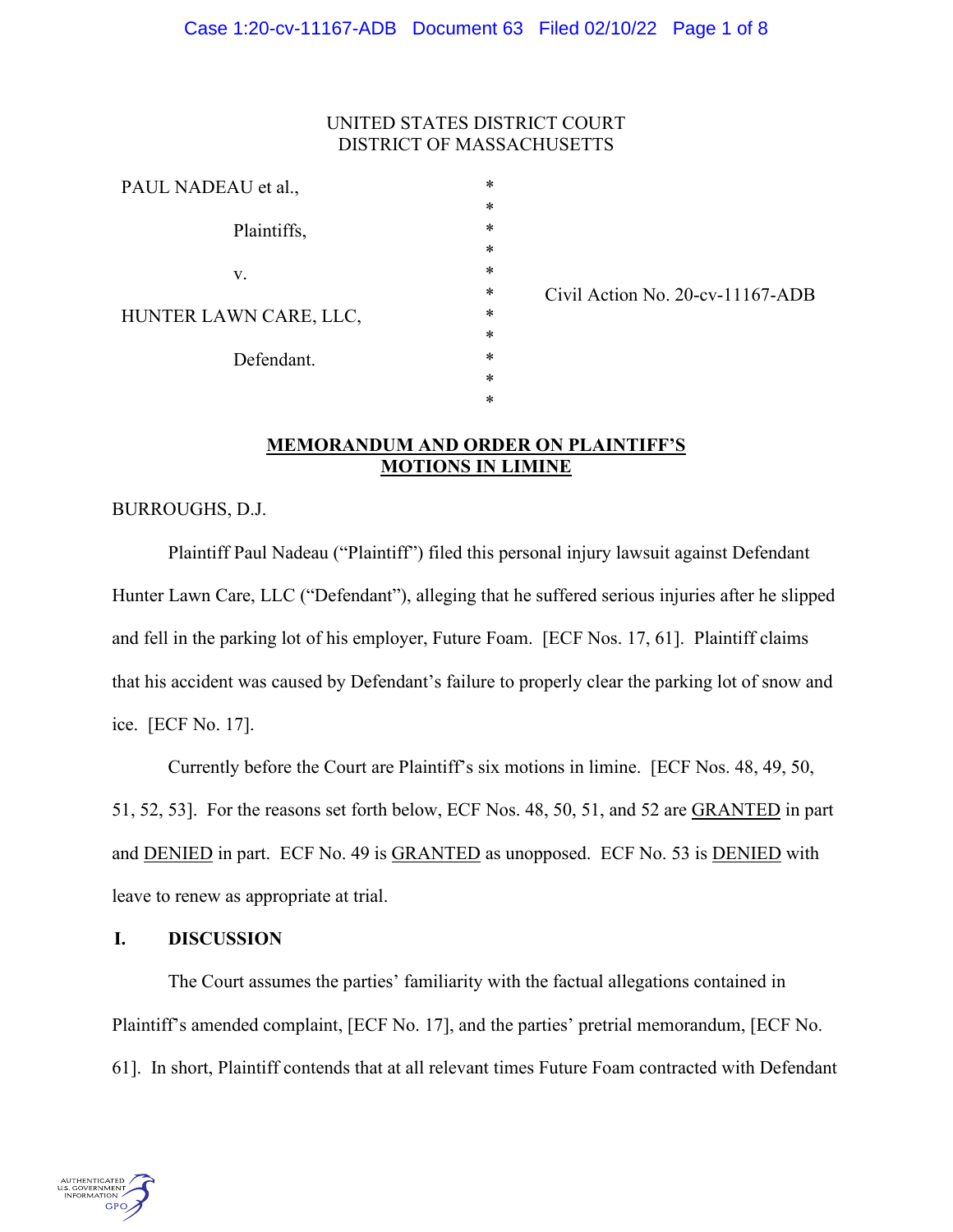#### Case 1:20-cv-11167-ADB Document 63 Filed 02/10/22 Page 2 of 8

for snow removal services. [ECF No. 61 at 1–4]. On December 5, 2019, Plaintiff fell and fractured his right ankle allegedly due to Defendant's failure to properly clear Future Foam's parking lot of snow and ice as required by its contract with Future Foam. [ECF No. 61 at 1–4]. Defendant disputes this account. [Id. at 4–5]. The parties do agree, however, that, as a result of his injury, Plaintiff was out of work from December 5, 2019 through June 29, 2020 and he has incurred medical expenses of \$48,385.19. [Id. at 5]. Plaintiff is seeking damages for medical expenses, lost wages, and pain and suffering. [Id. at 4]. His minor son is seeking damages for loss of consortium, society, and companionship. [Id.].

# **A. ECF No. 48: Motion In Limine Regarding The Subsequent Contract Between Defendant And Future Foam**

Plaintiff asks the Court to preclude any evidence regarding Future Foam's renewal of its snow removal contract with Defendant because such evidence is irrelevant and prejudicial. [ECF No. 48 at 1–2]. Plaintiff acknowledges that Future Foam continued to contract with Defendant but contends that any discussion of contract renewals may improperly allow the inference that Defendant is not liable or negligent. [Id. at 2]. Defendant argues that this evidence is relevant because it speaks to whether Future Foam was satisfied with Defendant's services and thought that Defendant performed as required under its contract. [ECF No. 56 at 1–2].

Under Federal Rule of Evidence 401 "[e]vidence is relevant if it has any tendency to make a fact more or less probable" and "the fact is of consequence in determining the action." Fed. R. Evid. 401. Although relevant evidence is admissible, Fed. R. Evid. 402, the Court may still exclude relevant evidence "if its probative value is substantially outweighed by a danger of one or more of the following: unfair prejudice, confusing the issues, misleading the jury, undue delay, wasting time, or needlessly presenting cumulative evidence." Fed. R. Evid. 403. The Court agrees that Future Foam's decision to renew its contract with Defendant does not make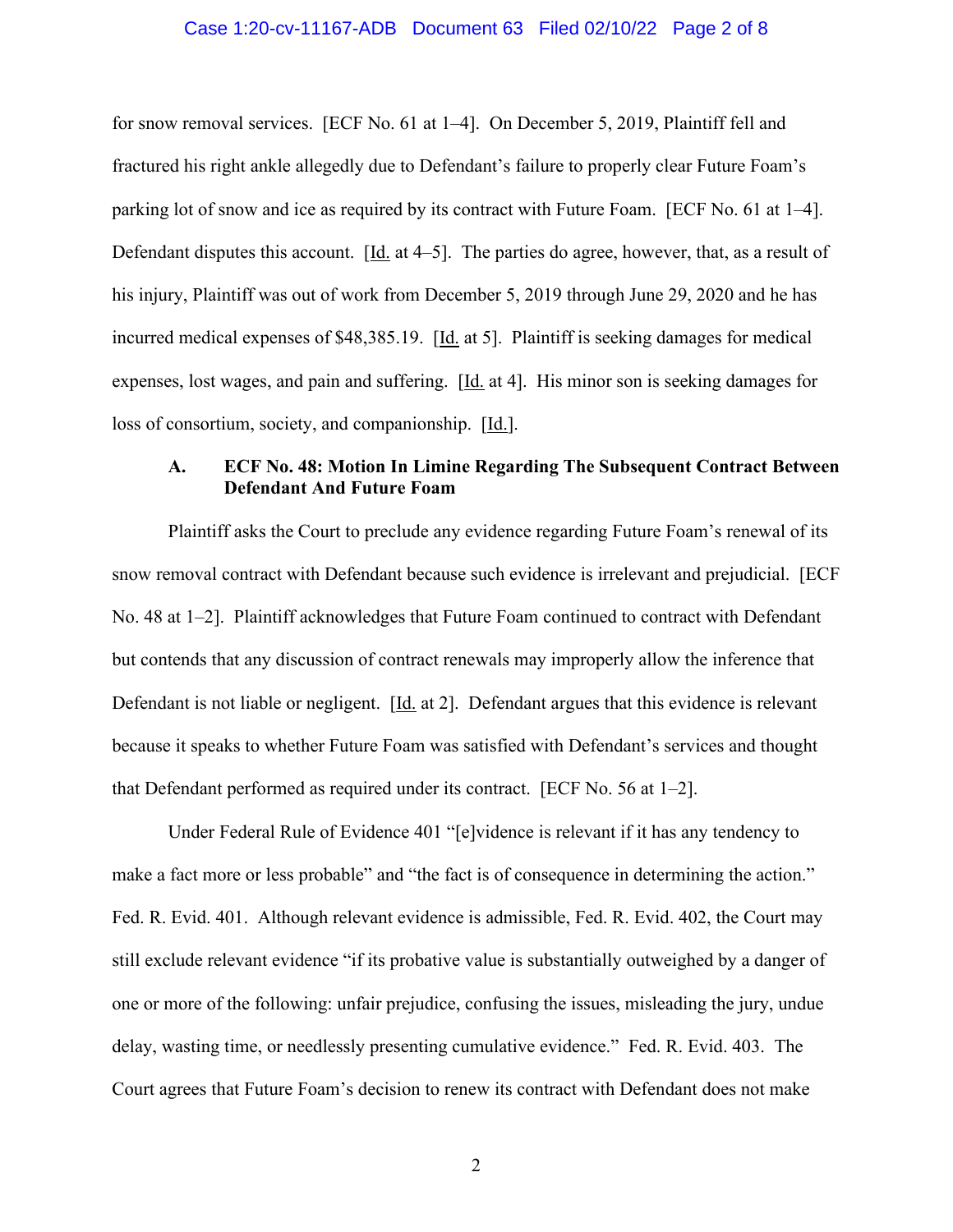#### Case 1:20-cv-11167-ADB Document 63 Filed 02/10/22 Page 3 of 8

any events that took place on December 5, 2019 more or less probable, and thus it is not relevant to Plaintiff's claims. The contract renewal may, however, be relevant to other issues in the litigation, such as witness bias. Accordingly, the Court may, if warranted and subject to other objections, allow witnesses to testify to the fact that the contract between Future Foam and Defendant was renewed, but will not allow any argument that this fact is probative of Defendant's contract performance or negligence. Accordingly, the motion, [ECF No. 48], is GRANTED in part and DENIED in part, with leave to raise specific objections at trial and perhaps subject to an appropriate limiting instruction.

# **B. ECF No. 49: Motion In Limine Regarding Plaintiff's Health Insurance And Workers' Compensation Benefits**

Plaintiff requests a ruling that prohibits the introduction of evidence relating to Plaintiff's health insurance and receipt of Workers' Compensation benefits. [ECF No. 49]. To date, Defendant has not filed any response to Plaintiff's motion in limine regarding his health insurance and receipt of Workers' Compensation benefits. Accordingly, the motion, [ECF No. 49], is GRANTED as unopposed.

#### **C. ECF No. 50: Motion In Limine Regarding Lee Stone**

 Plaintiff moves to prohibit potential witness Lee Stone ("Mr. Stone") from offering an opinion about the cause of Plaintiff's fall on December 5, 2019. [ECF No. 50 at 1]. Mr. Stone is the plant manager at Future Foam and was deposed both as Future Foam's Rule 30(b)(6) witness and as a fact witness. [Id. at 2]. He testified in his deposition that he did not see the fall as it happened, but arrived to the parking lot after the fall and observed Plaintiff being treated by emergency medical personnel. [Id.]. He also retrieved and watched the surveillance video of the parking lot at the time that Plaintiff fell. [Id.]. During his deposition, Mr. Stone also proffered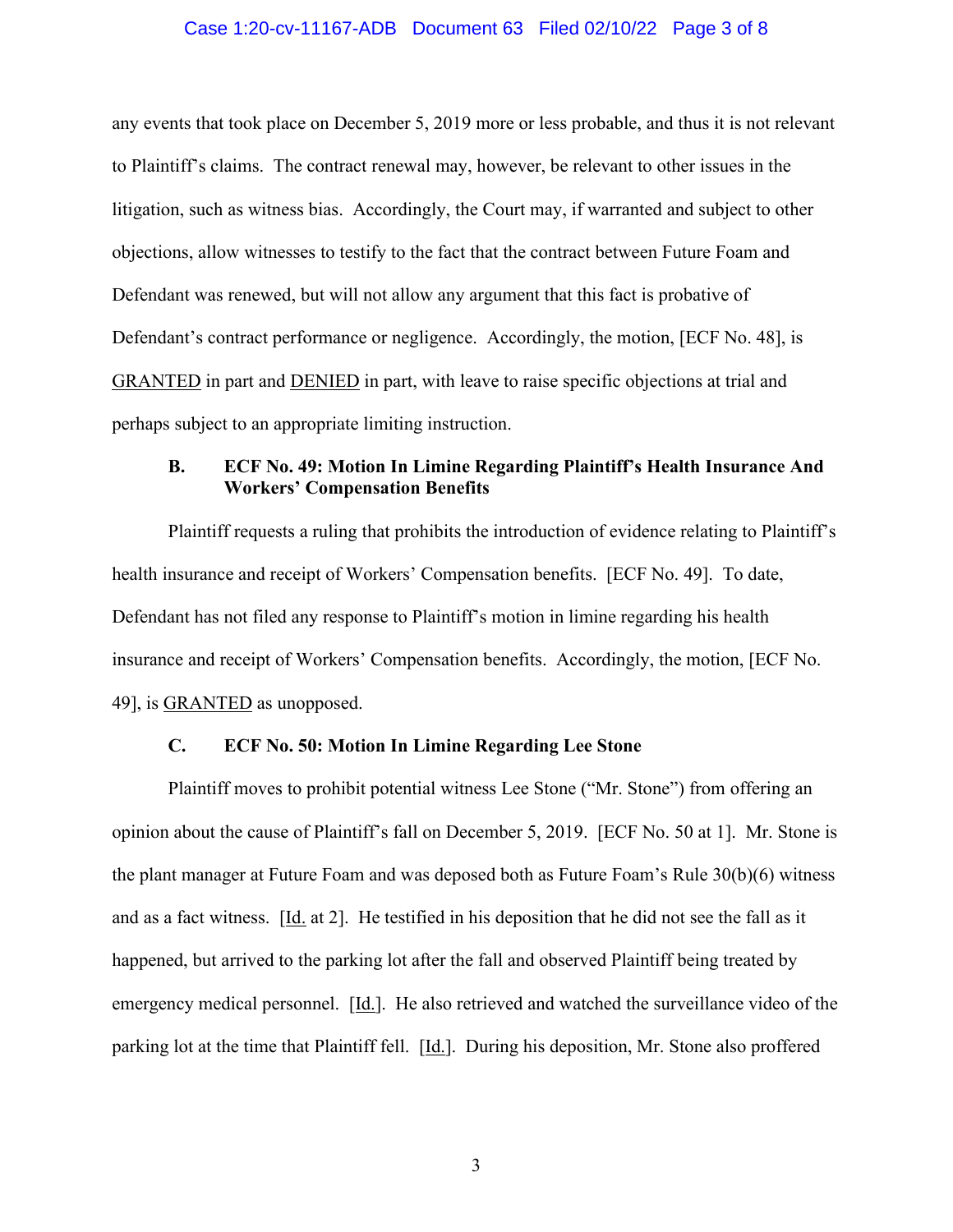#### Case 1:20-cv-11167-ADB Document 63 Filed 02/10/22 Page 4 of 8

that, in his opinion, the reason that Plaintiff fell was because (1) the parking lot was slippery, and (2) his shoes were not properly tied. [Id.].

Plaintiff asserts that Mr. Stone's testimony must be excluded pursuant to Federal Rule of Evidence 602 because he did not observe the fall and therefore does not have personal knowledge of what caused Plaintiff's fall. [Id. at 2–3]. Plaintiff also claims that Mr. Stone's opinion on Plaintiff's fall is an improper opinion by a lay witness that is inadmissible under Federal Rule of Evidence 701. [Id. at 3]. Defendant counters that Mr. Stone should be allowed to offer his observations of the parking lot before and after the fall, and that he is permitted to give his opinion about the fall under Federal Rule of Evidence 701. [ECF No. 57 at 1–2].

Under Federal Rule of Evidence 602, "[a] witness may testify to a matter only if evidence is introduced sufficient to support a finding that the witness has personal knowledge of the matter." Fed. R. Evid. 602. Under Federal Rule of Evidence 701, "[i]f a witness is not testifying as an expert, testimony in the form of an opinion is limited to one that is . . . rationally based on the witness's perception . . . helpful to clearly understanding the witness's testimony or to determining a fact in issue. . . and not based on scientific, technical, or other specialized knowledge within the scope of Rule 702." Fed. R. Evid. 701. "As these are conjunctive requirements, lay witness testimony that fails to satisfy a single prong of Rule 701 is not properly admitted." United States v. Reyes, No. 19-2013, 2022 WL 168320, at \*12 (1st Cir. Jan. 19, 2022).

Thus, under Rule 602, Mr. Stone is permitted to testify as to what he saw firsthand before and after the fall, and, as a general matter, he may also offer an opinion as to what he actually perceived, so long as it complies with the requirement that it not be "based on scientific, technical, or other special knowledge." See Fed. R. Evid. 701(c). He is not, however, permitted

4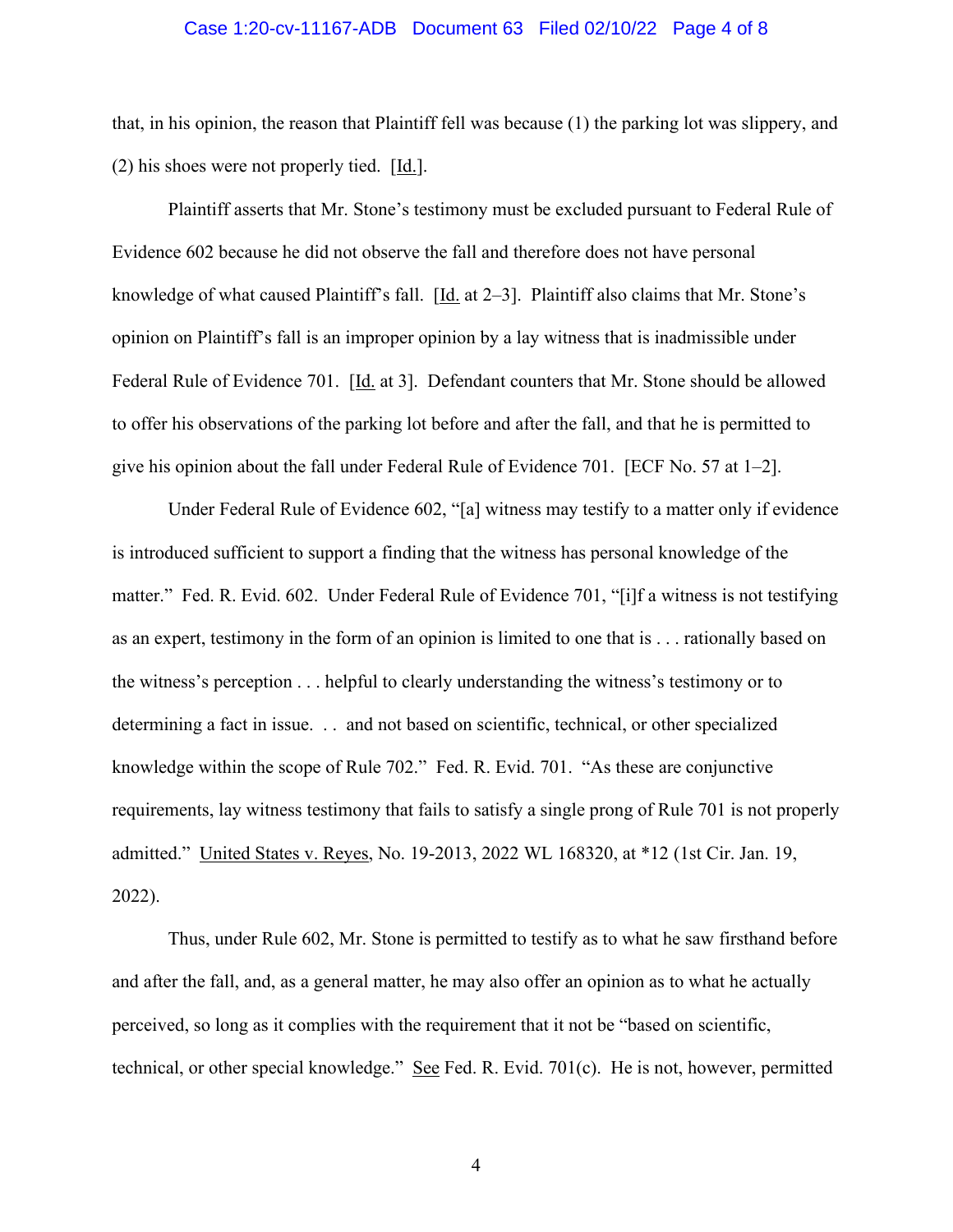#### Case 1:20-cv-11167-ADB Document 63 Filed 02/10/22 Page 5 of 8

to testify as to what he saw on the surveillance video because he did not perceive those events as they happened. See Mattos v. Walmart, Inc., No. 19-cv-01819, 2020 WL 4805433, at \*3 (D. Or. Aug. 18, 2020) (striking, on personal knowledge grounds, portions of an affidavit that described the events in a video that were not actually perceived by the affiant at the time they occurred). He is likewise precluded from offering any opinion about what he saw on the video or any other later-acquired information because it would not be "rationally based on [his] perception," nor helpful to the jury who, assuming it is otherwise properly introduced into evidence, could view the surveillance video for themselves. See Fed. R. Evid. 701.

Accordingly, the motion, [ECF No. 50], is GRANTED in part and DENIED in part with leave to renew as appropriate at trial.

#### **D. ECF No. 51: Motion In Limine Regarding Plaintiff's Work Attendance**

Plaintiff moves to preclude any evidence relating to his job attendance at Future Foam because it is irrelevant and unfairly prejudicial. [ECF No. 51 at 1]. Plaintiff asserts that his record of attendance prior to December 5, 2019 is not relevant to the question of liability or damages. [Id. at 2]. Defendant argues that this information is potentially relevant to certain issues including Plaintiff's earning capacity and his knowledge of the parking lot conditions on December 5, 2019. [ECF No. 58 at 1].

As noted above, under Rule 401 "[e]vidence is relevant if it has any tendency to make a fact more or less probable" and "the fact is of consequence in determining the action." Fed. R. Evid. 401. Evidence about Plaintiff's work history may make certain facts more or less probable, including, as Defendant notes, facts related to damages and Plaintiff's knowledge. [ECF No. 58 at 1]. Accordingly, the motion, [ECF No. 51], is GRANTED in part and DENIED in part. The Court declines to issue a blanket prohibition of any reference to Plaintiff's work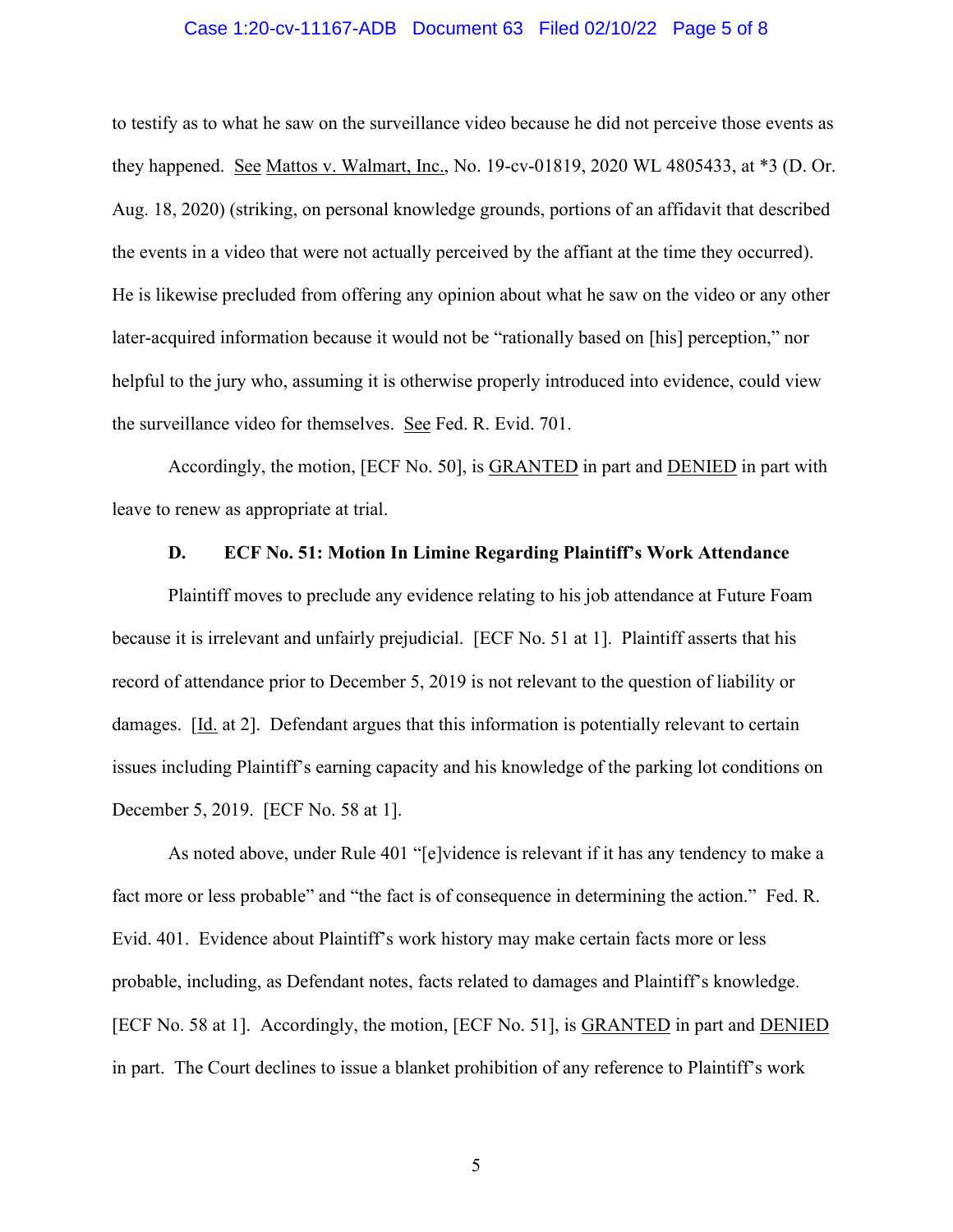#### Case 1:20-cv-11167-ADB Document 63 Filed 02/10/22 Page 6 of 8

attendance and will allow evidence to the extent it is relevant to the events that occurred on December 5, 2019. Defendants are, however, precluded from introducing evidence for the purpose of arguing that Plaintiff is a poorly performing employee.

### **E. ECF No. 52: Motion In Limine Regarding Plaintiff's Prior Or Subsequent Work-Related Injuries And Workers' Compensation Claims**

Plaintiff asks the Court to prohibit the introduction of any evidence relating to his other work-related injuries or Workers' Compensation claims because it is irrelevant and unfairly prejudicial. [ECF No. 52 at 1]. Plaintiff argues that any other injuries or Workers' Compensation claims have never been part of this litigation and no expert has provided any analysis of other injuries that are relevant to the December 5, 2019 injury. [Id. at 2]. Defendant does not oppose Plaintiff's motion to the extent it applies to his Workers' Compensation claims but opposes attempts to prohibit any questioning about prior or subsequent injuries. [ECF No. 59 at 1]. Defendant argues that other injuries may provide an alternative explanation for any pain that Plaintiff is currently experiencing and Defendant would not be liable for those damages. [Id.]. Neither party has identified specific injuries that may be raised, but the Court agrees that certain injuries may be relevant to the issues of causation and damages, and on balance would not be unfairly prejudicial to Plaintiff.

Accordingly, the motion, [ECF No. 52], is **GRANTED** in part as unopposed and DENIED in part. By the agreement of the parties, references to Plaintiff's other Workers' Compensation benefits will be excluded. Testimony about prior and subsequent injuries will be allowed if it is relevant to issues such as damages or causation, subject to proper objections at trial.

6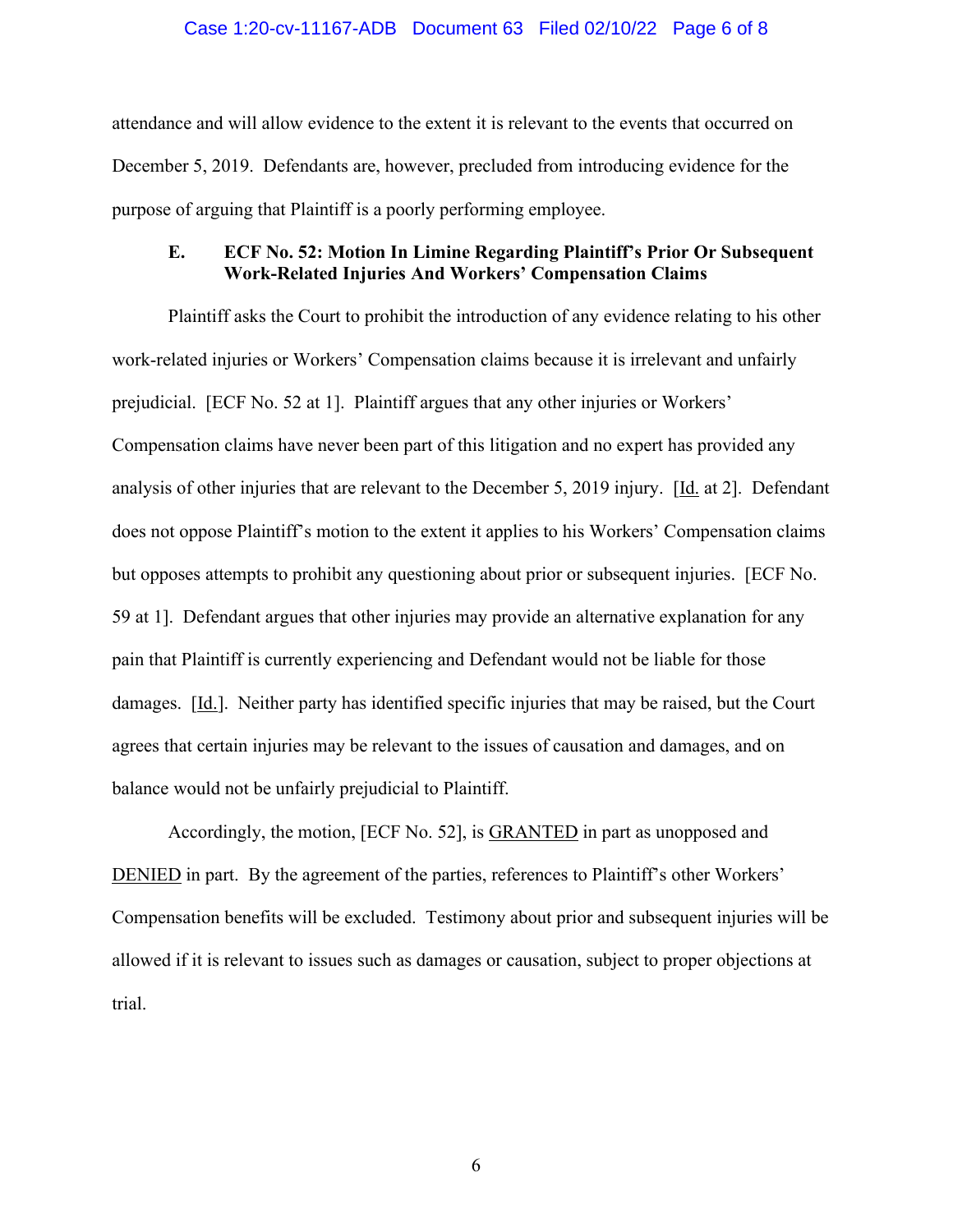## **F. ECF No. 53: Motion In Limine Regarding Future Foam's Subsequent Remedial Measures**

Plaintiff seeks to exclude any references to the remedial measures taken by his employer Future Foam after the December 5, 2019 incident because they are inadmissible pursuant to Federal Rule of Evidence 407. [ECF No. 53 at 1]. In discovery, an email sent by a Future Foam employee on December 17, 2019 requested that Defendant treat the parking lot the following morning at 5:30 a.m. [Id. at 2]. Plaintiff argues that these remedial measures cannot be admitted to prove that Future Foam was negligent or culpable for the December 5, 2019 incident. [Id. at 2–3]. Defendant counters that subsequent measures are relevant to showing how feasible it would have been for Future Foam to have taken these steps prior to the fall and are relevant to Future Foam's ownership and control of the parking lot, which are all recognized exceptions to Rule 407. [ECF No. 60 at 1–2]. Defendant further contends that excluding these measures, which were undertaken on the part of a non-party, does not serve the purpose of Rule 407, which is meant to encourage defendants to take remedial measures without fear that evidence will be used against them. [Id.].

Federal Rule of Evidence 407 states that

When measures are taken that would have made an earlier injury or harm less likely to occur, evidence of the subsequent measures is not admissible to prove: negligence; culpable conduct; a defect in a product or its design; or a need for a warning or instruction.

But the court may admit this evidence for another purpose, such as impeachment or – if disputed – proving ownership, control, or the feasibility of precautionary measures.

Fed. R. Evid. 407.

Aside from a general summary of the December 17, 2019 email mentioned in Plaintiff's

motion, the Court does not have enough information to determine what evidence Plaintiff